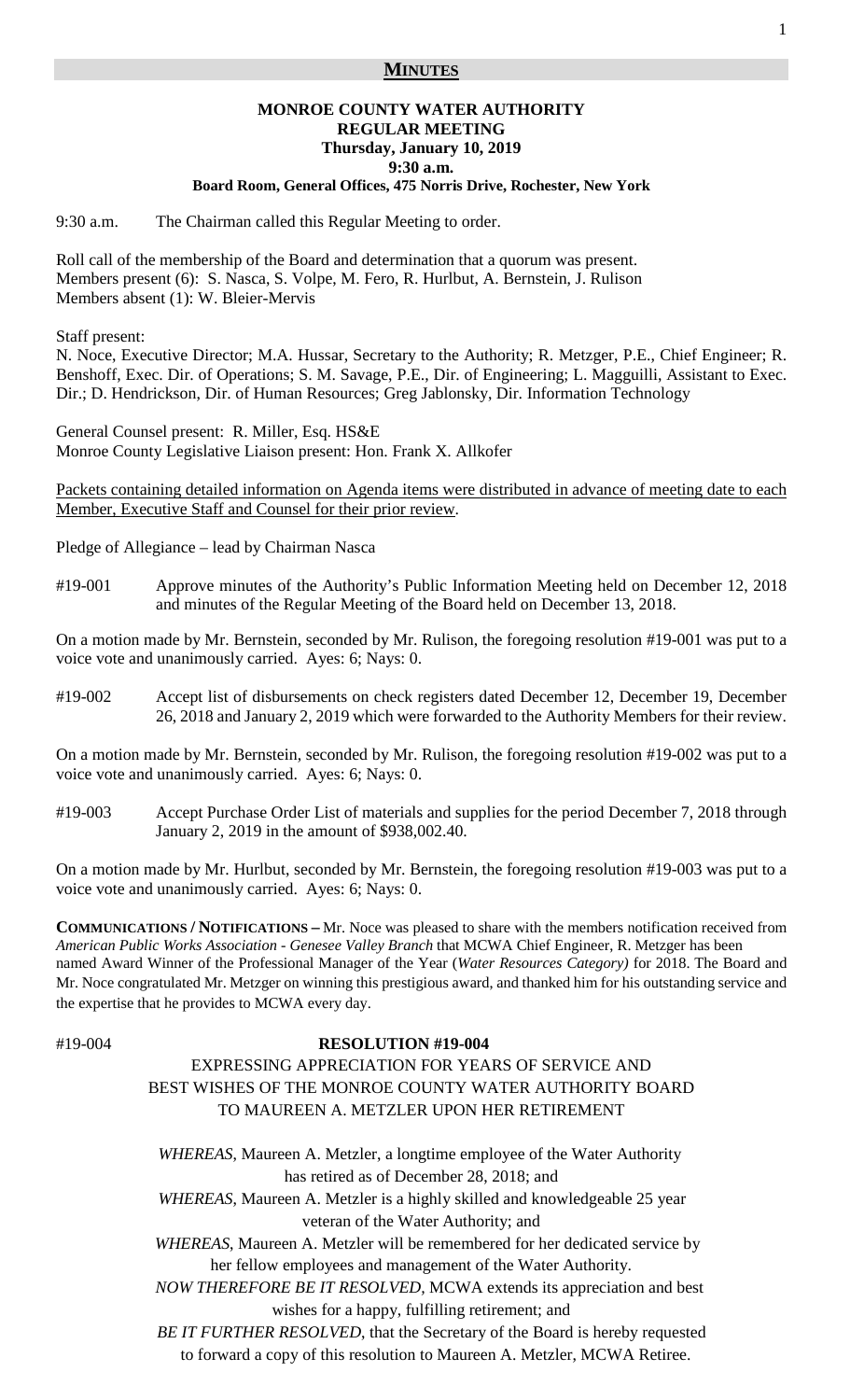On a motion made by Mr. Rulison, seconded by Mrs. Volpe, the foregoing resolution #19-004 was duly put to a vote on roll call and unanimously carried. Ayes: 6; Nays: 0.

#19-005 Confirm the following personnel appointment pending approval and pursuant to the Rules and Regulations of the Monroe County Civil Service Commission:

> Appointment of **Adam Brinkman** to the title of **Skilled Laborer in the Building & Grounds Department,** effective January 28, 2019 at Salary Schedule 4, Group 2, Step 1.

On a motion made by Mr. Bernstein, seconded by Mr. Hurlbut, the foregoing resolution #19-005 was duly put to a vote on roll call and unanimously carried. Ayes: 6; Nays: 0.

In discussion of Item #19-006, Mr. Savage addressed the Members. He explained the professional services to be provided and indicated these services will be as needed and supplemental to MCWA in-house activity, based on fluctuations in workload. He also pointed out that the agreement will be for a term of five years and that contractor has provided these services for MCWA successfully in the past.

#19-006 Authorize the execution of a **Professional Services Agreement with Christa Construction LLC** for Contract Administration and Inspection Services. The agreement will be for a term of five (5) years.

On a motion made by Mrs. Volpe, seconded by Mr. Fero, the foregoing resolution #19-006 was duly put to a vote on roll call and unanimously carried. Ayes: 6; Nays: 0.

For Item #19-007, Mr. Savage addressed the Board providing a detailed summary of the professional coating consulting services to be provided which will be on an as-needed basis to support in-house activity. He explained that our staff having reviewed all of the qualifications received, recommended agreements be executed with these six qualified firms listed.

#19-007 Authorize the execution of **Professional Services Agreements with the following firms for Coating Consulting Services:** CHA Consulting Inc.; CorrTech Inc.; H2M Engineers and Architects; Ravi Engineering & Land Surveying P.C.; Tank Industry Consultants (TIC); and Wendel. The agreements are for a term of five (5) years.

On a motion made by Mr. Bernstein, seconded by Mr. Hurlbut, the foregoing resolution #19-007 was duly put to a vote on roll call and unanimously carried. Ayes: 6; Nays: 0.

In discussion of Item #19-008, Mr. Savage addressed the Members for authorization on award of this unit price contract. He explained the details concerning the project, reviewed the bid results and indicated that the bid was based on estimated quantities.

#19-008 Authorize the award of a **unit price contract for the 2019 Vacuum Excavation Contract** to the low responsive, responsible bidder, **Ledge Creek Development, Inc**. for the bid amount of \$176,405, which may be renewed for two subsequent one-year terms at the mutual, written consent of the Authority and the contractor.

On a motion made by Mr. Rulison, seconded by Mr. Hurlbut, the foregoing resolution #19-008 was duly put to a vote on roll call and unanimously carried. Ayes: 6; Nays: 0.

For Item #19-009, Mr. Metzger briefed the Board by providing an overview of scope of work and a summary of the bid results. He explained that although C.P. Ward, Inc. was the sole bidder, they have done work for the Authority successfully in the past. The term of the agreement will be until upon completion of the project.

#19-009 Authorize the award of the **Shoremont West 1 Water Treatment Plant Improvements unit price contract** to the low responsive, responsible bidder, **C.P. Ward, Inc**. for the bid amount of \$1,695,000.

On a motion made by Mr. Hurlbut, seconded by Mr. Rulison, the foregoing resolution #19-009 was duly put to a vote on roll call and unanimously carried. Ayes: 6; Nays: 0.

Mr. Metzger again addressed the Board for Item #19-010. He explained that the current Scrubber at the Shoremont Water Treatment Plant has reached its 20-year end of useful life. The replacement Scrubber will be a new emergency gas dry scrubber, which is manufactured using innocuous materials. He also explained that there were (2) bidders and the recommendation is to award contract to the low responsive, responsible bidder Crosby-Brownlie, Inc. who has provided services previously to the Authority.

#19-010 Authorize the award of the **Scrubber Installation unit price contract** to the low responsive, responsible bidder, **Crosby-Brownlie, Inc.** for the bid amount of \$157,000.

On a motion made by Mr. Bernstein, seconded by Mr. Hurlbut, the foregoing resolution #19-010 was duly put to a vote on roll call and unanimously carried. Ayes: 6; Nays: 0.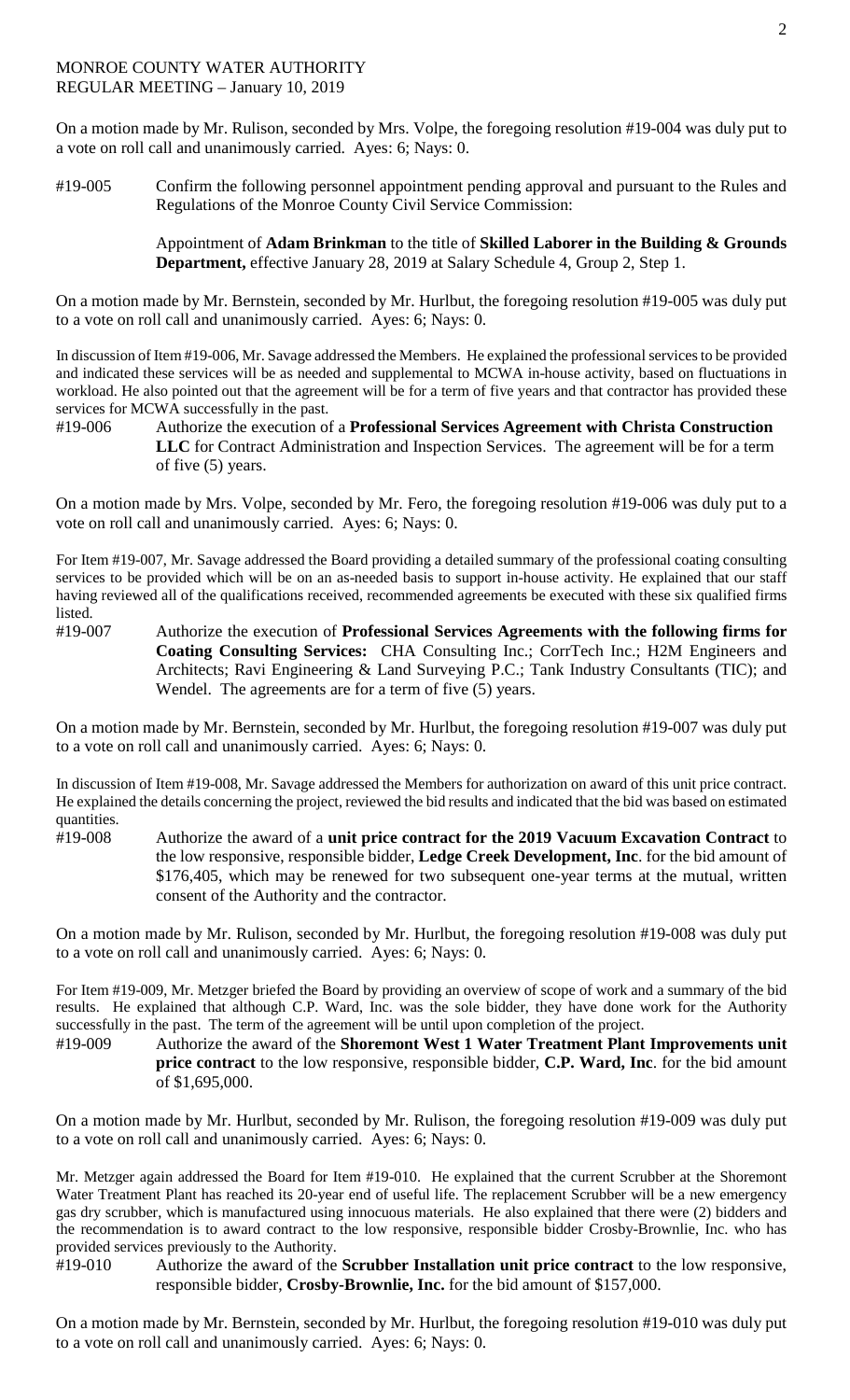For item #19-011 Mr. Metzger reviewed for the Members that Resolution #18-230 was a request for materials and services for the rehabilitation and repair of Echo Street Booster Pump Station (BPS) Pump No. 1. It was determined, after disassembly and completing inspection, that there are additional parts requiring repair, which necessitates a cost adjustment to the original estimated contract amount with Siewert Equipment.

#19-011 Authorize the **amendment of Board Resolution #18-230** (ref: 11/8/2018) for materials and services for the rehabilitation and repair of Echo Street BPS Pump No. 1 by Siewert Equipment, a Division of Cummins-Wagner, **increasing the estimated amount from \$22,000 to \$25,000**.

On a motion made by Mr. Rulison, seconded by Mrs. Volpe, the foregoing resolution #19-011 was duly put to a vote on roll call and unanimously carried. Ayes: 6; Nays: 0.

For Item #19-012, Mr. Metzger addressed the Board and explained that this unit price contract is to furnish and deliver a 20-inch Pump Isolation Valve at the Shoremont Water Treatment Plant of which MCWA will handle the installation. He also indicated that this work is part of a sequenced rehabilitation and replacement program.

#19-012 Authorize the **award of the 20" Pump Isolation Valve unit price contract** to the low responsive, responsible bidder, **Core & Main, LP** for the bid amount of \$14,750.

On a motion made by Mr. Hurlbut, seconded by Mr. Fero, the foregoing resolution #19-012 was duly put to a vote on roll call and unanimously carried. Ayes: 6; Nays: 0.

For Item #19-013, Mr. Metzger once again addressed the Board and explained that this unit price contract is to furnish and deliver a 20-inch Pump Control Ball Valve at the Shoremont Water Treatment Plant of which MCWA will handle the installation. In providing additional background, he indicated that this work is also part of a sequenced rehabilitation and replacement program.

#19-013 Authorize the award of the **20" Pump Control Ball Valve unit price contract** to the low responsive, responsible bidder, **Core & Main, LP** for the bid amount of \$73,799.

On a motion made by Mr. Hurlbut, seconded by Mr. Fero, the foregoing resolution #19-013 was duly put to a vote on roll call and unanimously carried. Ayes: 6; Nays: 0.

For Item #19-014, Mr. Benshoff addressed the Members, providing detail on the purchase, indicating these will replace older Tapping Sleeves that are in need of replacement. He explained they are used by crews in new and renewal of water services.

#19-014 Authorize a **unit price purchase contract for Tapping Sleeves from Blair Supply Corporation,** the low responsive, responsible bidder, in the estimated bid amount of \$20,932 for an initial one-year term with the option to extend upon mutual consent for up to four (4) additional one-year terms.

On a motion made by Mr. Bernstein, seconded by Mr. Rulison, the foregoing resolution #19-014 was duly put to a vote on roll call and unanimously carried. Ayes: 6; Nays: 0.

Mr. Benshoff addressed the Members on this unit price, purchase contract, explaining this is for various water service products used throughout the year. He recapped bid results and mentioned we have purchased these types of materials from this vendor in previous years.

#19-015 Authorize a **unit price purchase contract for Water Service Materials from Blair Supply Corporation,** the low responsive, responsible bidder, in the estimated bid amount of \$34,436 for an initial term of one-year with the option to extend, upon mutual consent, for up to four (4) additional one-year terms.

On a motion made by Mr. Hurlbut, seconded by Mrs. Volpe, the foregoing resolution #19-015 was duly put to a vote on roll call and unanimously carried. Ayes: 6; Nays: 0.

For Item #19-016, Mr. Benshoff addressed the Board for this unit price, annual supply purchase contract. He recapped bid results stating there were (4) bidders total and all but (1) submitted incomplete bids, therefore Mr. Benshoff requests that the purchase contract be awarded to the low responsive, responsible bidder, Goodman Janitorial Supply, Inc., a new supplier to the Authority.

#19-016 Authorize a **unit price purchase contract for Janitorial Supplies from Goodman Janitorial Supply, Inc.** the low responsive, responsible bidder, in the estimated bid amount of \$15,771 for an initial term of one-year with the option to extend, upon mutual consent, for up to four additional one-year terms.

On a motion made by Mr. Rulison, seconded by Mr. Hurlbut, the foregoing resolution #19-016 was duly put to a vote on roll call and unanimously carried. Ayes: 6; Nays: 0.

For item #19-017, Mr. Benshoff briefed the Board for authorization in utilizing the Monroe County Contract for Collision Repair. He stated that the Authority has previously utilized the County Contract for collision and bodywork repair for MCWA vehicles, and that the County has renewed this contract as currently awarded to Hawk Frame & Axle, Inc.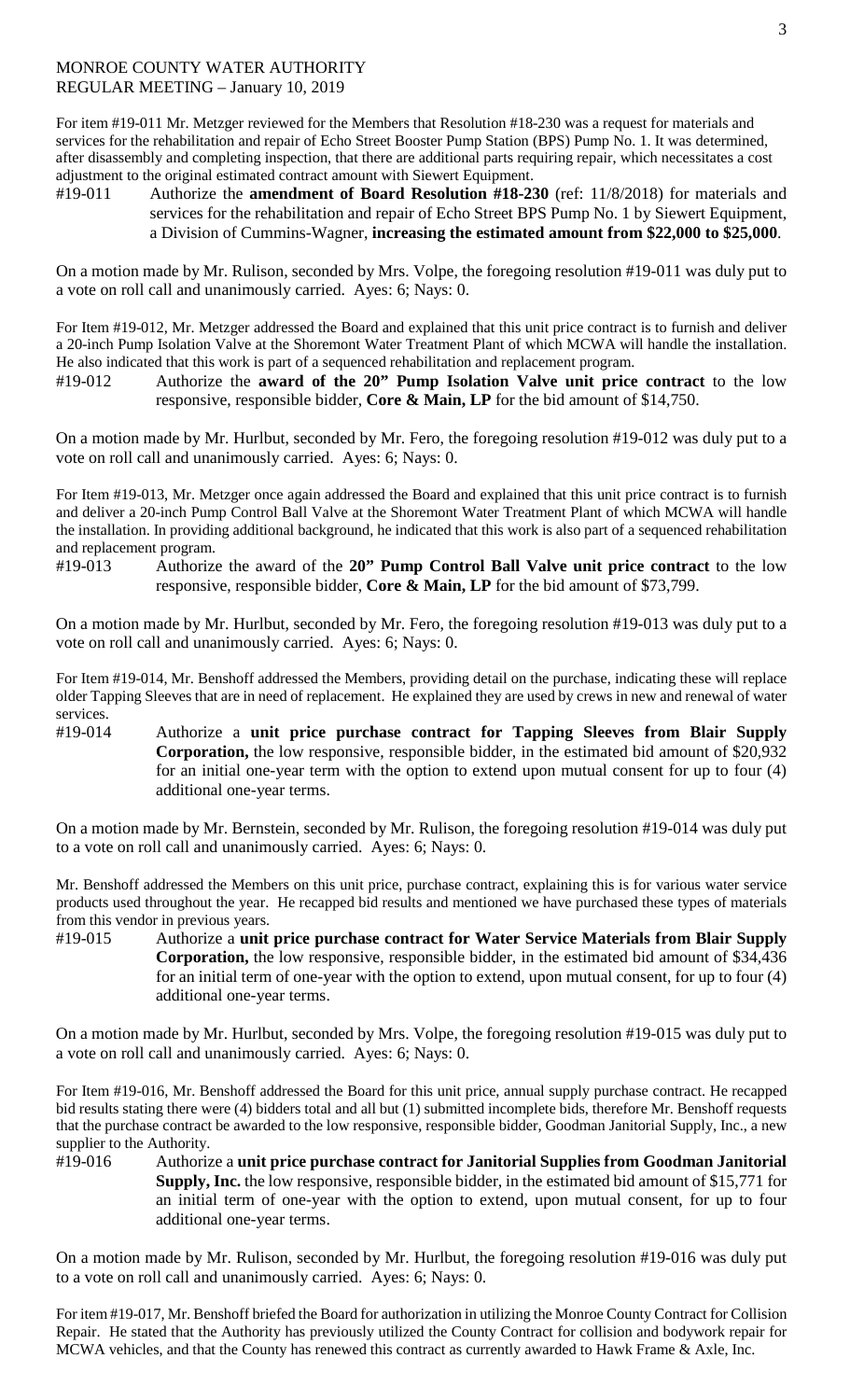Mr. Benshoff also advised the Members that a portion of the MCWA costs projected in the resolution is subsequently reimbursed by insurance carriers.

#19-017 Authorize the **use of Monroe County Contract #1104-16 – SAP Contract #4700007380 Collision Repair, Vehicle** (currently awarded to Hawk Frame & Axle) for collision repair of MCWA vehicles as needed in an estimated amount of \$50,000 through the contract period ending December 31, 2019.

On a motion made by Mr. Bernstein, seconded by Mr. Hurlbut, the foregoing resolution #19-017 was duly put to a vote on roll call and unanimously carried. Ayes: 6; Nays: 0.

#19-018 The Members of the Authority expressly make the following determinations for all awards of Procurement Contracts made during this meeting: (i) the proposed awardee has been found to be responsible; (ii) the proposed awardee complied with the State Finance Law provisions regarding Permissible Contacts (as defined in the Authority's Procurement Disclosure Policy); (iii) the proposed awardee has (or will prior to the final award being effective) complied with the State Finance Law provisions that require disclosure of all information required to be in the Authority's Solicitation Materials (as such term is defined in the Authority's Procurement Disclosure Policy); and (iv) the procurement process did not involve conduct that is prohibited by the Public Officers Law, the Authority's Procurement Disclosure Policy, and the Authority's Code of Ethics and Conflict of Interest Policies.

On a motion made by Mr. Fero, seconded by Mrs. Volpe, the foregoing resolution #19-018 was duly put to a vote on roll call and unanimously carried. Ayes: 6; Nays: 0.

In discussion of Item #19-019, Mr. Savage briefed the Members on the specifics of the project and the necessity for obtaining these easements. He explained that we have already acquired (1) temporary and (10) permanent easements from other property owners that are needed for the project. Mr. Savage indicated that despite Staff attempts to acquire the other (9) easements voluntarily, MCWA has been unsuccessful to date, therefore Board action is necessary for this project to stay on schedule.

#19-019 WHEREAS, the Monroe County Water Authority (the "Authority") is installing approximately 10,430 linear feet of 12" ductile iron water main and appurtenances on Manitou Beach Road (NYS Route 261/County Road 272) between Payne Beach Road and Lake Ontario in the Town of Greece to replace the existing, deficient 8" cast iron water mains (the "Project"); and

> WHEREAS, the acquisition of 9 Permanent Easements (the "Easements") from 9 property owners in the Town of Greece along the Project is necessary for the construction, installation, operation, and maintenance of the Project; and

> WHEREAS, the Authority has acquired ten (10) Permanent Easements and one (1) Temporary Easement necessary for the construction, installation, operation, and maintenance of the Project; and

> WHEREAS, the remaining nine (9) Permanent Easements are described on Attachment "A" to this Resolution; and

> WHEREAS, the Authority has considered whether the acquisition of the Easements is de minimis in nature so that the public interest will not be prejudiced thereby; and

> WHEREAS, the Authority has considered whether the delay of the acquisition of the Easements will prejudice the public interest.

> NOW, THEREFORE, it is RESOLVED, that nine (9) Permanent Easements along Manitou Beach Road (NYS Route 261) in the Town of Greece as described on Attachment "A" to this Resolution are necessary to the Project; and it is

> FUTHER RESOLVED, that the public use, benefit, or purpose of the acquisition of the Easements is to allow the completion of the construction, installation, operation, and maintenance of the Project, which will provide potable water and water for fire protection to residents in the Town of Greece; and it is

> FURTHER RESOLVED, that the exercise of the power of eminent domain is appropriate and necessary to acquire the Easements for the completion of the construction, installation, operation, and maintenance of the Project; and it is

> FURTHER RESOLVED, that the acquisition of the Easements is de minimis in nature so that the public interest will not be prejudiced; and it is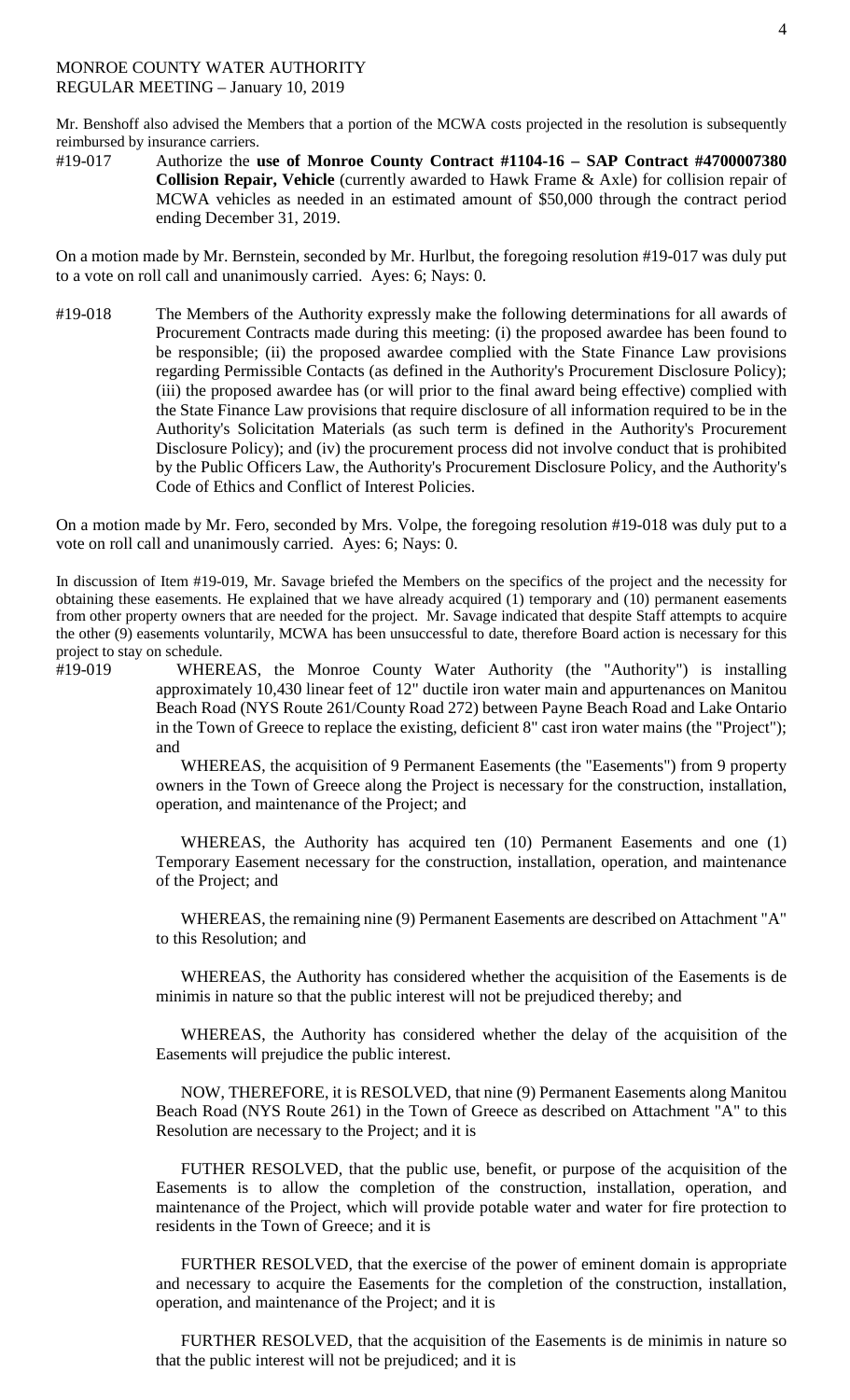FURTHER RESOLVED, that any delay in the Authority obtaining immediate possession of the Easements will prejudice the public interest; and it is

FURTHER RESOLVED, that the Executive Director, or any agent he may designate, is authorized to proceed immediately to acquire the Easements through exercise of the Authority's power of eminent domain pursuant to the provisions of New York State's Eminent Domain Procedure Law ("EDPL"); and it is

FURTHER RESOLVED, that public interests will be prejudiced by delay and, accordingly, the Executive Director, or any agent he may designate, is authorized to petition the court for immediate possession and right of entry pursuant to EDPL §402 (B) (6); and it is

FURTHER RESOLVED, that the Executive Director, or any agent he may designate, shall retain the authority to negotiate the purchase of the Easements on terms determined reasonable by him during the pendency of the condemnation action should that course of action be deemed by him to be feasible and desirable; and it is

FURTHER RESOLVED, that the Executive Director, or any agent he may designate, shall execute any and all documents necessary in the opinion of Counsel to the Authority to give effect to the resolutions made herein; and it is

FURTHER RESOLVED, that the Executive Director shall have the authority to take such other actions as he deems advisable and necessary in relation to obtaining the Easements.

On a motion made by Mr. Rulison, seconded by Mr. Bernstein, the foregoing resolution #19-019 was duly put to a vote on roll call and unanimously carried. Ayes: 6; Nays: 0.

Mr. Savage again addressed the Members pertaining to item #19-020. He explained the necessity for acquiring the (5) permanent easements and stated that negotiations have been unsuccessful to date to acquire (2) of the (5) permanent easements needed, therefore Board action is necessary at this time to ensure project stays on schedule.

#19-020 WHEREAS, the Monroe County Water Authority (the "Authority") is installing approximately 10,200 linear feet of 12" ductile iron water main and appurtenances on East River

> Road (County Road 84) between Brooks Road and River Meadow Drive in the Town of Henrietta to replace the existing, deficient 12" cast iron water main (the "Project"); and

> WHEREAS, the acquisition of five (5) Permanent Easements (the "Easements") from five (5) property owners in the Town of Henrietta along the Project is necessary for the construction, installation, operation, and maintenance of the Project; and

> WHEREAS, the Authority has acquired three (3) Permanent Easements necessary for the construction, installation, operation, and maintenance of the Project; and

> WHEREAS, the remaining two (2) Permanent Easements are described on Attachment "A" to this Resolution; and

> WHEREAS, the Authority has considered whether the acquisition of the Easements is de minimis in nature so that the public interest will not be prejudiced thereby; and

> WHEREAS, the Authority has considered whether the delay of the acquisition of the Easements will prejudice the public interest.

> NOW, THEREFORE, it is RESOLVED, that two (2) Permanent Easements along East River Road (County Road 84) in the Town of Henrietta as described on Attachment "A" to this Resolution are necessary to the Project; and it is

> FUTHER RESOLVED, that the public use, benefit, or purpose of the acquisition of the Easements is to allow the completion of the construction, installation, operation, and maintenance of the Project, which will provide potable water and water for fire protection to residents in the Town of Henrietta; and it is

> FURTHER RESOLVED, that the exercise of the power of eminent domain is appropriate and necessary to acquire the Easements for the completion of the construction, installation, operation, and maintenance of the Project; and it is